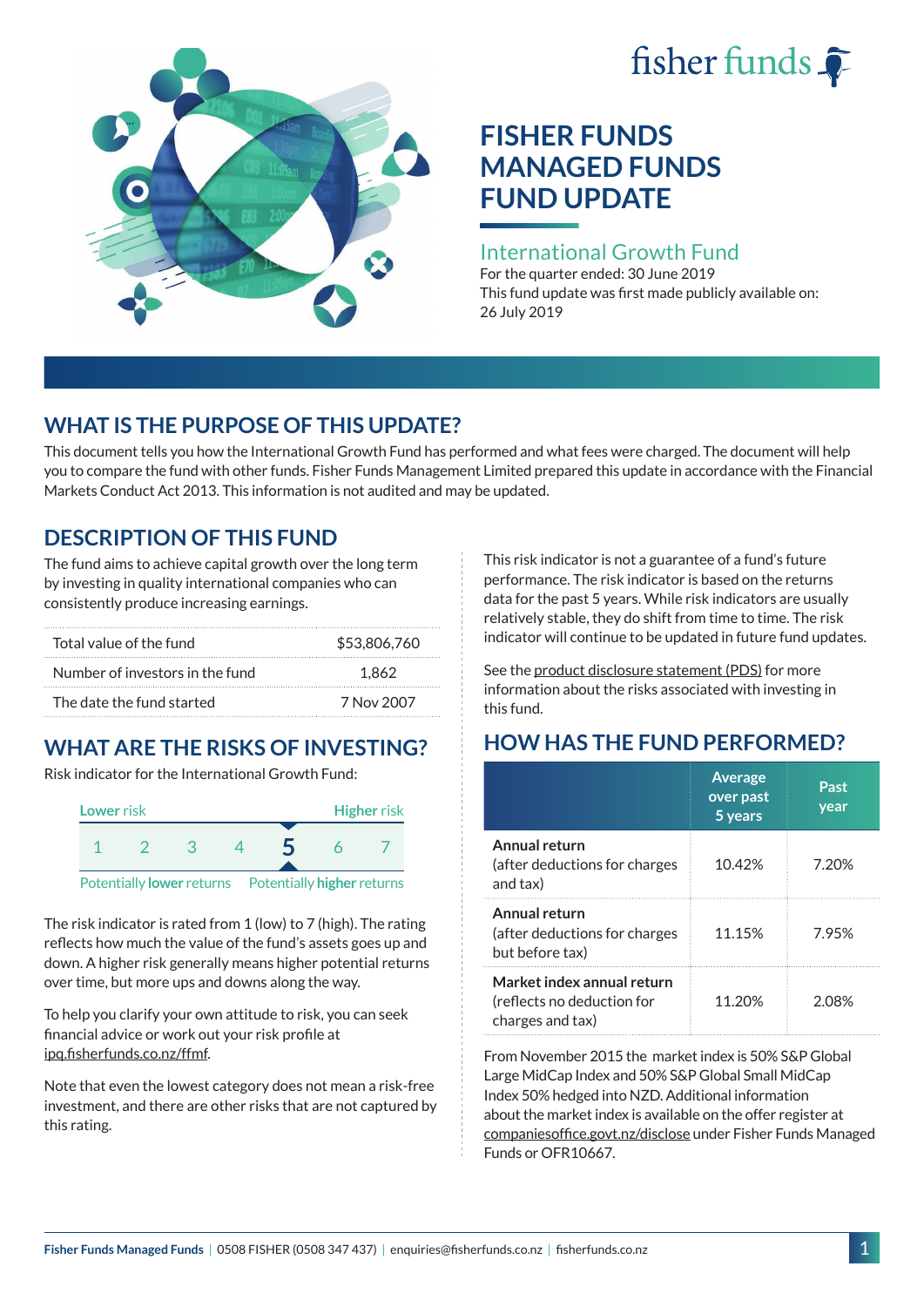### **ANNUAL RETURN GRAPH**



This shows the return after fund charges and tax for each of the last 10 years ending 31 March. The last bar shows the average annual return for the last 10 years, up to 30 June 2019.

**Important:** This does not tell you how the fund will perform in the future.

Returns in this update are after tax at the highest prescribed investor rate (PIR) of tax for an individual New Zealand resident. Your tax may be lower. The market index return reflects no deduction for charges and tax.

#### **WHAT FEES ARE INVESTORS CHARGED?**

Investors in the International Growth Fund are charged fund charges that include GST. In the year to 31 March 2019 these were:

|                                                       | % of net asset value |
|-------------------------------------------------------|----------------------|
| <b>Total fund charges</b>                             | 2.30%                |
| Which are made up of:                                 |                      |
| <b>Total management and</b><br>administration charges | 2.30%                |
| Inding:                                               |                      |
| Manager's basic fee                                   | 1.27%                |
| Other management and<br>administration charges        | በ 17%                |
| Total performance-based fees <sup>1</sup>             | 0.86%                |

Small differences in fees and charges can have a big impact on your investment over the long term.

#### **EXAMPLE OF HOW THIS APPLIES TO AN INVESTOR**

Katie had \$10,000 in the fund at the start of the year and did not make any further contributions. At the end of the year, Katie received a return after fund charges were deducted of \$720 (that is 7.20% of her initial \$10,000). Katie did not pay other charges. This gives Katie a total return after tax of \$720 for the year.

## **WHAT DOES THE FUND INVEST IN?**

#### **Actual investment mix**

This shows the types of assets that the fund invests in.



#### **Target investment mix**

This shows the mix of assets that the fund generally intends to invest in.